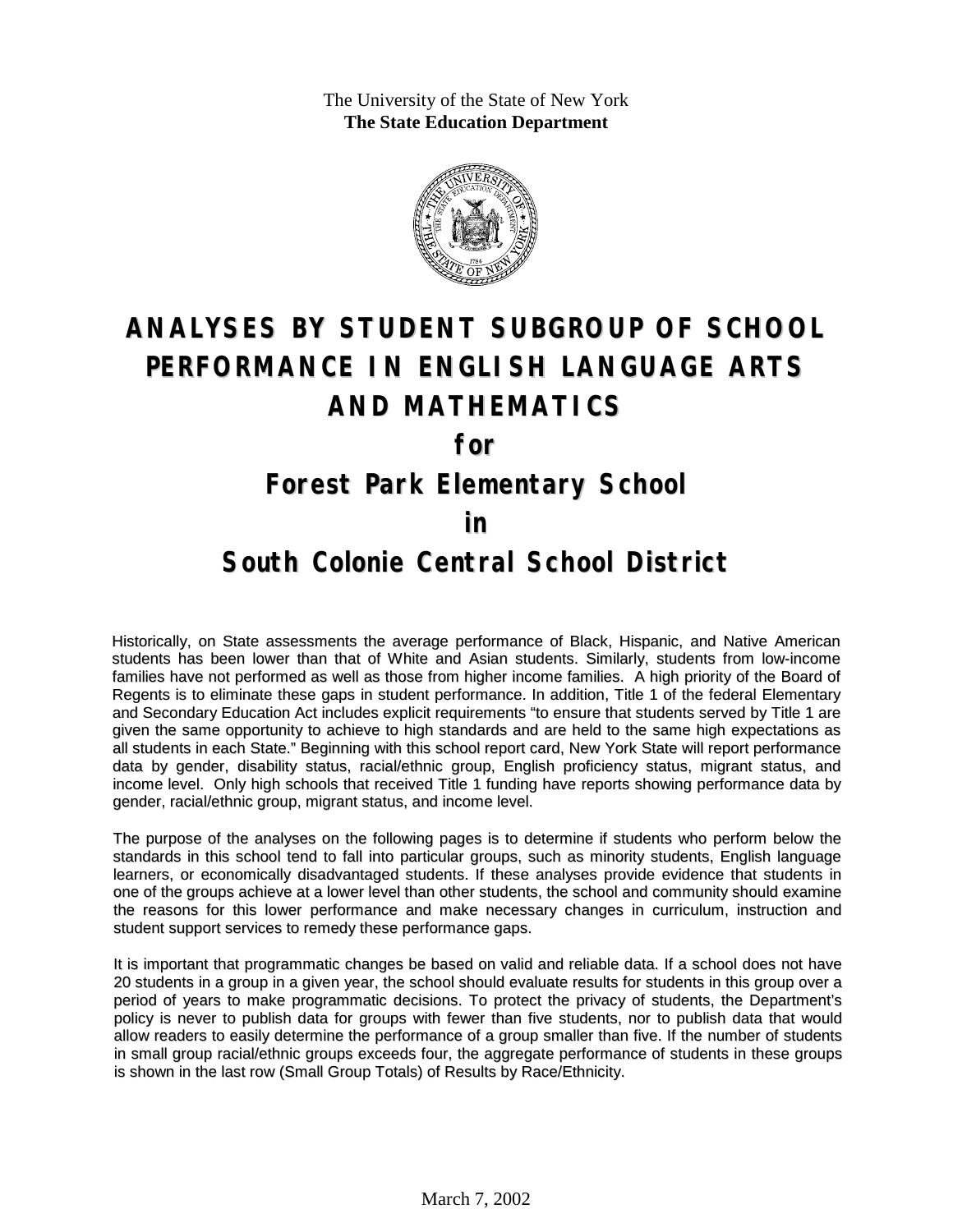## **Elementary English Language Arts**

A description of the performance levels and summary results for all general-education students and all students with disabilities can be found in the *Overview* of the New York State Report Card.

| <b>Student Subgroup</b>                  | <b>Counts of Students</b> |             |                             |                  |                       |              |             |                | <b>Percentages</b><br>of Tested |                  |
|------------------------------------------|---------------------------|-------------|-----------------------------|------------------|-----------------------|--------------|-------------|----------------|---------------------------------|------------------|
|                                          | <b>Not Tested</b>         |             |                             | <b>Tested</b>    |                       |              |             |                | <b>Students</b>                 |                  |
|                                          | <b>ALT</b>                | <b>ELL</b>  | No<br>Valid<br><b>Score</b> | Level<br>1       | Level<br>$\mathbf{2}$ | Level<br>3   | Level<br>4  | <b>Total</b>   | Level<br>$2 - 4$                | Level<br>$3 - 4$ |
| Results by Race/Ethnicity                |                           |             |                             |                  |                       |              |             |                |                                 |                  |
| American Indian/Alaskan<br><b>Native</b> | $\mathbf 0$               | 0           | 0                           | $\mathbf s$      | s                     | s            | $\mathbf s$ | 1              | s                               | s                |
| <b>Black</b>                             | $\mathbf 0$               | 0           | $\pmb{0}$                   | 1                | $\mathbf{2}$          | $\mathbf{1}$ | 3           | $\overline{7}$ | 86%                             | 57%              |
| Hispanic                                 | 0                         | 0           | $\pmb{0}$                   | s                | s                     | $\mathbf S$  | s           | 1              | s                               | s                |
| Asian or Pacific Islander                | $\mathbf 0$               | 0           | $\mathbf 0$                 | s                | $\mathbf S$           | s            | s           | 3              | s                               | s                |
| White                                    | $\mathbf 0$               | 0           | $\mathbf 0$                 | 4                | $\overline{7}$        | 45           | 27          | 83             | 95%                             | 87%              |
| Total                                    | $\mathbf 0$               | 0           | $\pmb{0}$                   | 5                | 10                    | 46           | 34          | 95             | 95%                             | 84%              |
| Small Group Totals (s)                   | 0                         | 0           | 0                           | 0                | $\mathbf{1}$          | $\pmb{0}$    | 4           | 5              | 100%                            | 80%              |
| Results by Gender                        |                           |             |                             |                  |                       |              |             |                |                                 |                  |
| Female                                   | $\mathbf 0$               | 0           | 0                           | $\boldsymbol{2}$ | 2                     | 24           | 23          | 51             | 96%                             | 92%              |
| Male                                     | $\mathbf 0$               | 0           | $\pmb{0}$                   | 3                | 8                     | 22           | 11          | 44             | 93%                             | 75%              |
| Total                                    | $\mathbf 0$               | 0           | $\mathbf 0$                 | 5                | 10                    | 46           | 34          | 95             | 95%                             | 84%              |
| Results by English Proficiency Status    |                           |             |                             |                  |                       |              |             |                |                                 |                  |
| <b>English Proficient</b>                | 0                         | $\mathsf 0$ | 0                           | 5                | 10                    | 46           | 34          | 95             | 95%                             | 84%              |
| <b>Limited English Proficient</b>        | $\mathbf 0$               | 0           | $\pmb{0}$                   | 0                | 0                     | $\mathbf 0$  | 0           | 0              | 0%                              | 0%               |
| Total                                    | $\mathbf 0$               | 0           | $\pmb{0}$                   | 5                | 10                    | 46           | 34          | 95             | 95%                             | 84%              |
| Results by Income Level                  |                           |             |                             |                  |                       |              |             |                |                                 |                  |
| Economically<br>Disadvantaged            | $\pmb{0}$                 | 0           | $\mathbf 0$                 | 3                | 5                     | 4            | 9           | 21             | 86%                             | 62%              |
| Not Disadvantaged                        | $\mathbf 0$               | 0           | $\mathbf 0$                 | $\overline{2}$   | 5                     | 42           | 25          | 74             | 97%                             | 91%              |
| Total                                    | $\mathbf 0$               | 0           | $\mathbf 0$                 | 5                | 10                    | 46           | 34          | 95             | 95%                             | 84%              |
| <b>Results by Migrant Status</b>         |                           |             |                             |                  |                       |              |             |                |                                 |                  |
| <b>Migrant Family</b>                    | 0                         | 0           | 0                           | 0                | 0                     | 0            | 0           | 0              | 0%                              | 0%               |
| Not Migrant Family                       | $\mathbf 0$               | 0           | $\pmb{0}$                   | 5                | 10                    | 46           | 34          | 95             | 95%                             | 84%              |
| Total                                    | $\mathbf 0$               | 0           | $\pmb{0}$                   | 5                | 10                    | 46           | 34          | 95             | 95%                             | 84%              |

**Note. ALT** designates severely disabled students eligible for the New York State Alternate Assessment; **ELL** designates English language learners eligible for an alternative assessment of proficiency in reading English; and **No Valid Score** designates students who did not receive a valid test score because of absence from all or part of the test or because the test was administered under nonstandard conditions.